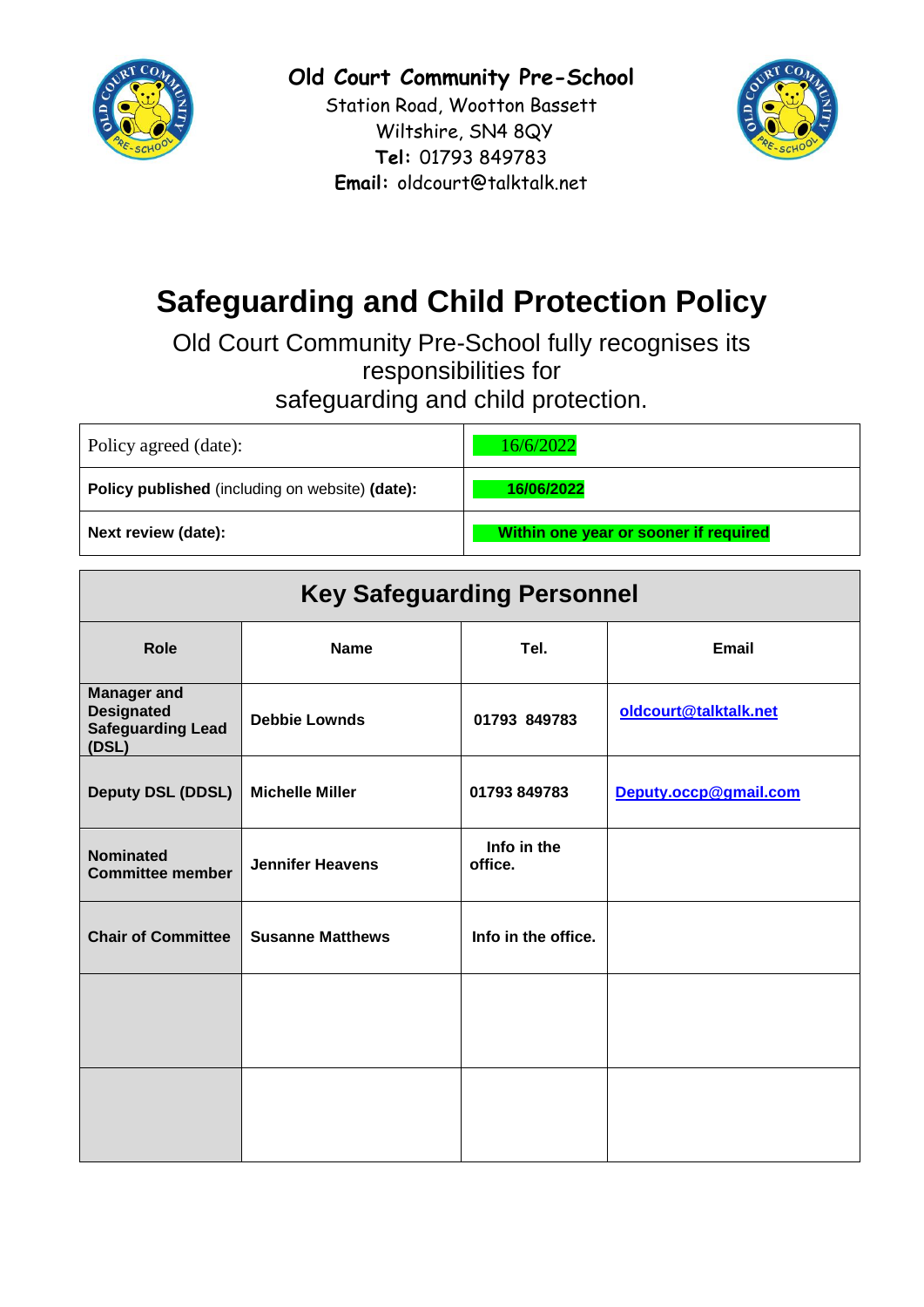**The key safeguarding responsibilities within each of the roles above are set out in Keeping Children Safe in Education (2021)**

**Children's Social Care referrals:** 

Multi-Agency Safeguarding Hub (MASH):

0300 456 0108 0300 456 0100

Out of hours:

If you believe a child is **at immediate risk** of significant harm or injury,

you **must** call the police on 999.

# **Introduction**

Old Court Community Pre-School is committed to safeguarding and promoting the welfare of children. We will fulfil our local and national responsibilities as laid out in the following key documents:

- Working Together to Safeguard Children (2018)
- Keeping Children Safe in Education (2021)
- [The procedures of the](http://www.proceduresonline.com/birmingham/scb/) Safeguarding Vulnerable People Partnership (formerly WSCB)
- Information sharing Advice for practitioners providing safeguarding services to children, young people, parents and carers (2018)
- Statutory framework for the Early Years foundation stage (2021).

The aim of this policy is to ensure:

- all our pupils are safe and protected from harm.
- safeguarding procedures are in place to help pupils to feel safe and learn to stay safe.
- adults in the pre-school community are aware of the expected behaviours and the preschool's legal responsibilities in relation to safeguarding and child protection.

# **Scope**

Safeguarding children is defined as:

- ensuring that children grow up with the provision of safe and effective care
- acting to enable all children to have the best life chances
- preventing impairment of children's mental and physical health or development and
- protecting children from maltreatment.

The term 'safeguarding children' covers a range of measures including child protection procedures. It

encompasses a whole setting preventative approach to keeping children safe, including on-line, that incorporates child health and safety; pre-school behaviour management and preventing peer on peer abuse; supporting children with medical conditions; positive personal, social and emotional development; providing first aid and site security.

Consequently, this policy is consistent with all other policies adopted by the committee and should be

read alongside the following policies relevant to the safety and welfare of our pupils:

- Behaviour policy
- Staff code of conduct
- Administration of medicines

- E- safety policy
- Children's rights and entitlements
- Whistleblowing policy • SEND policy
- Valuing diversity and promoting inclusion.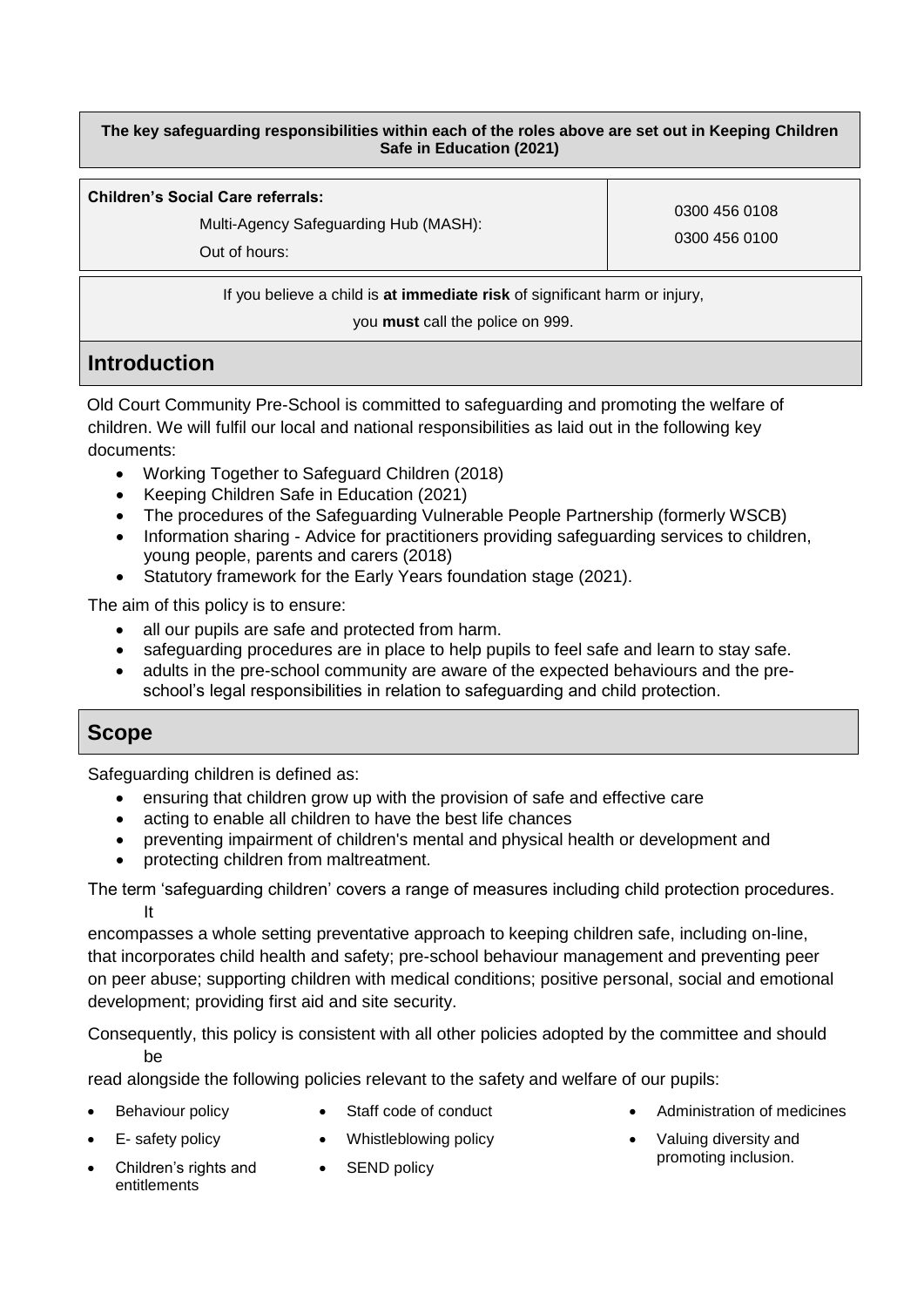• Health and safety policy

## **This policy applies to all staff in our preschool.** For the purposes of this policy:

- Staff refers to all those working for or on behalf of the school, full time or part time, in a paid or regular voluntary capacity.
- **A volunteer** is a person who performs an activity that involves spending time, unpaid in preschool.
- **Parent** refers to birth parents and other adults who are in a parenting role, for example stepparents, foster carers and adoptive parents.
- **Child** refers to all children on our pre-school roll and any child under the age of 18 who comes into contact with our preschool. This includes unborn babies.

**Any safeguarding concerns or disclosures of abuse relating to a child at pre-school, outside of pre-school and online are within the scope of this policy.**

# **Expectations**

All staff are:

- familiar with this safeguarding policy and have an opportunity to contribute to its review.
- alert to signs and indicators of possible abuse and wider safeguarding issues.
- able to record and report concerns as set out in this policy.
- able to deal with a disclosure of abuse from a child.
- involved in the implementation of individual education programmes, integrated support plans, child in need plans and interagency child protection plans as required.

In addition all staff have read and understand Part 1 or Annex A of the latest version of Keeping Children Safe in Education (KCSiE 2021)

# **Committee**

As key strategic decision makers and vision setters for the pre-school, the Committee will make sure that our policies and procedures are in line with national and local safeguarding requirements. The Committee will work with the senior leaders to make sure the following safeguarding essentials are in place:

| <b>Training/Teaching</b>                                                | <b>Policy/Procedures</b>                                                | <b>Staffing</b>                                                                         |
|-------------------------------------------------------------------------|-------------------------------------------------------------------------|-----------------------------------------------------------------------------------------|
| Whole pre-school approach to broad<br>and balanced curriculum embedding | Children's rights and entitlements                                      | Designated Safeguarding Lead<br>(DSL) who is a senior member<br>of the leadership team. |
| safeguarding teaching.                                                  | E-safety                                                                |                                                                                         |
| D/DSL training                                                          | Whistleblowing.                                                         | Deputy Designated                                                                       |
|                                                                         | Early help                                                              | Safeguarding Lead (DDSL)                                                                |
| KCSiE Part 1 or Annex A (and                                            | Multi-agency working                                                    |                                                                                         |
| Annex B and Part 5 for staff working<br>directly with children)         | Children with SEND and a physical<br>health issue                       |                                                                                         |
| Staff training, including regular<br>safeguarding updates               | Reporting abuse, incl. dealing with a<br>child at immediate risk / SVPP |                                                                                         |
| Children taught about keeping safe                                      | procedures                                                              |                                                                                         |
| online                                                                  | Honour based abuse (HBA)                                                |                                                                                         |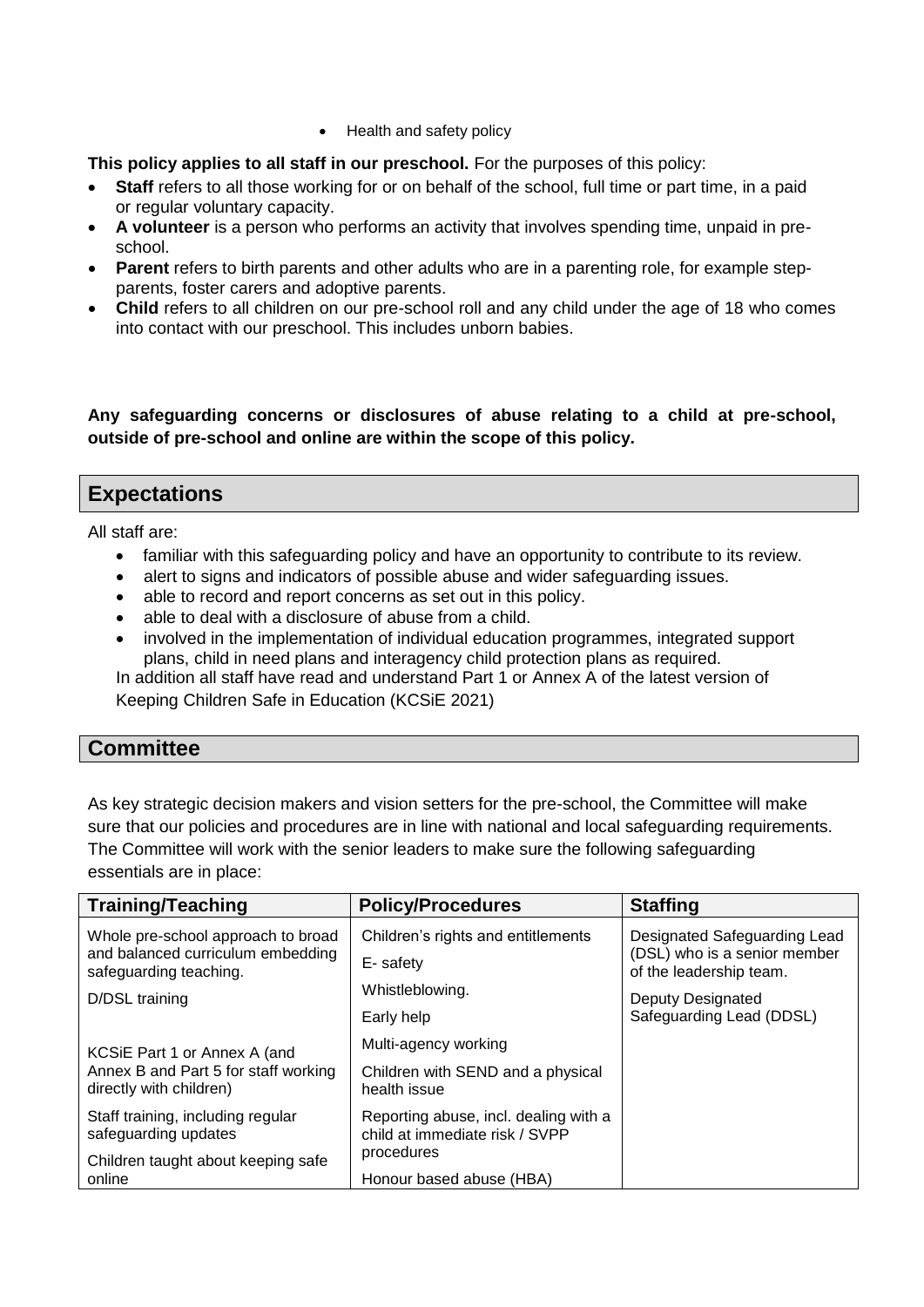| Online safety training for staff                           | Female Genital Mutilation (FGM) |  |
|------------------------------------------------------------|---------------------------------|--|
| Preventing radicalisation                                  | Behaviour policy                |  |
| Teaching staff confidence to deliver<br>PSHE to all pupils | Staff contribution to policy    |  |
|                                                            | Safeguarding policy review      |  |
| Annual review of online safety<br>arrangements             |                                 |  |
|                                                            |                                 |  |

#### **Concerns and allegations management**

Our Designated committee member for safeguarding is responsible for liaising with the local authority Designated Officer for Allegations (DOfA) and other partner agencies in the event of an allegation of abuse being made against the Manager.

See also 'Managing concerns and allegations against staff'.

#### **Audit**

The nominated Committee member for safeguarding collaborates with the Manager and the DDSL to complete an annual safeguarding audit return to the local authority.

# **Safer Recruitment**

Our Committee monitor the school's safer recruitment practice, including the Single Central Record.

# **Monitoring and review**

The Committee ensure that safeguarding is an agenda item for every meeting.

The Manager ensures that safeguarding is an agenda item for every staff meeting.

This policy is reviewed annually or earlier as required by changes to legislation or statutory guidance.

The nominated Committee member meets the DSL every term (three times a year) to monitor the effectiveness of this policy.

# **Mandatory procedures – Staff and adults at pre-school**

#### **Safer recruitment**

All staff are subject to safer recruitment processes and checks.

At Old Court Community Pre-School, we scrutinise all applications for paid or voluntary posts. We undertake interviews and make appropriate checks through the Disclosure and Barring Service (DBS). We maintain a single central record (SCR) of the essential checks as set out in KCSiE, that have been carried out and certificates obtained. The SCR applies to:

- all staff (including supply staff, and teacher trainees on salaried routes) who work at the school.
- Volunteers.

See also Training.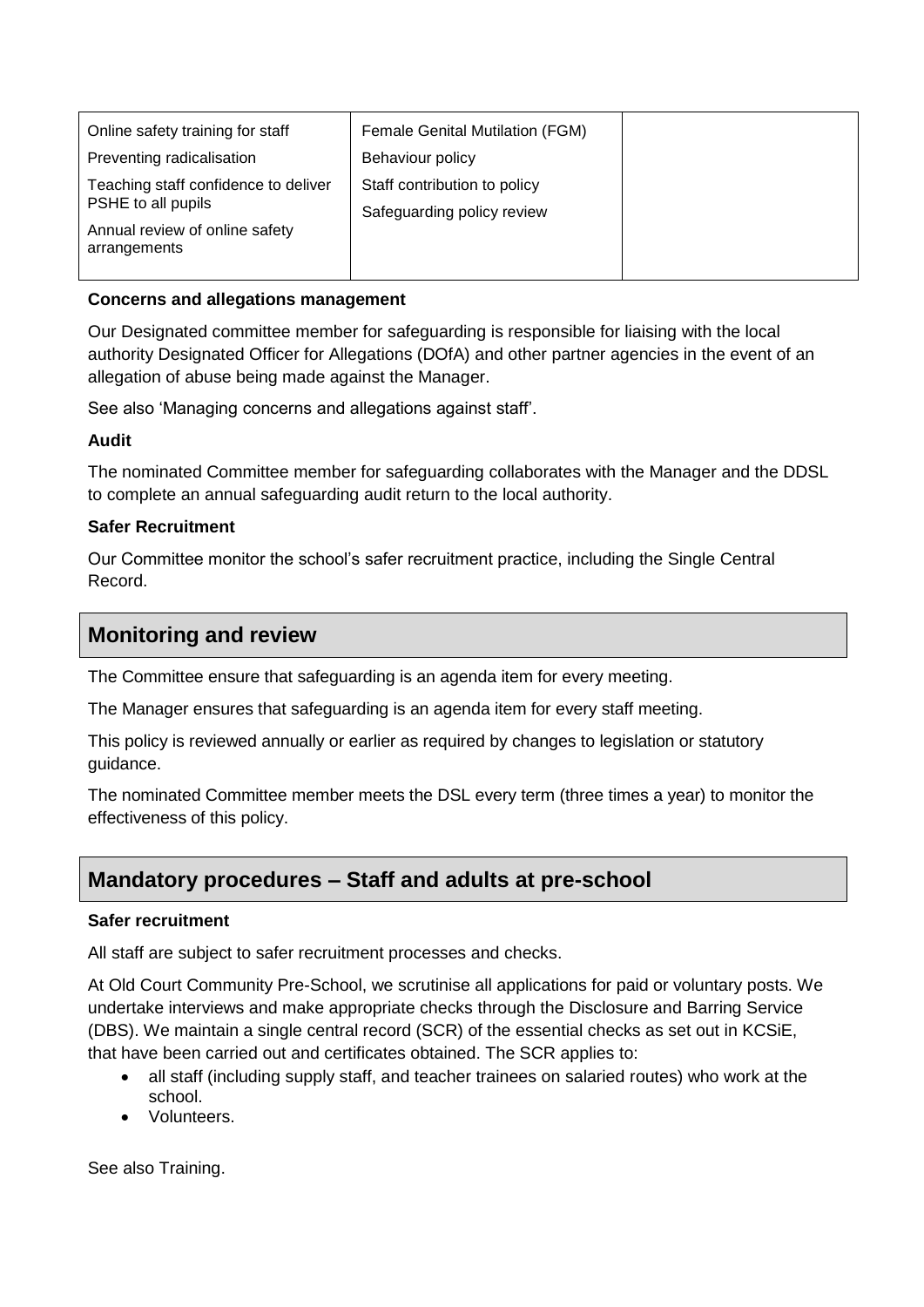# **Employee Handbook (for safer working practice)**

Old Court Community Pre-School is committed to positive academic, social and emotional outcomes for all children underpinned by a strong safeguarding ethos. We are equally committed to the protection and welfare of our staff, who are expected to adhere to the highest standards of professional behaviour.

The Employee handbook sets out staff behaviours that should be avoided as well as those that constitute safe practice and supports our commitment to safeguarding children.

# **Identifying the signs**

All staff know how to recognise, and are alert to the signs of, neglect and abuse and wider safeguarding issues, including, but not limited to, child on child sexual violence and harassment, peer on peer abuse and exploitation. Definitions of abuse, set out in 'What to do if you're worried a child is being abused - Advice for practitioners' (2015), 'Keeping Children Safe in Education' (2021) along with notes from safeguarding training, are important reference documents for all staff. Every member of staff is provided with a copy of Part 1 or Annex A of KCSiE which they are required to read, and which also includes supporting guidance about several specific safeguarding issues.

# **Responding to concerns/disclosures of abuse**

Flowcharts provided by the SVPP that set out the required procedure for staff to follow when they have a safeguarding concern about a child are displayed in the corridor for easy reference.

Staff adhere to the organisation's safeguarding training requirements when concerned about abuse or when responding to a disclosure of abuse. Staff understand that they must NOT:

- take photographs of any injuries.
- postpone or delay the opportunity for the child to talk.
- take notes while the child is speaking.
- try to investigate the allegation.
- promise confidentiality eg say they will keep 'the secret'.
- approach or inform the alleged abuser.

All staff record any concern about or disclosure by a pupil of abuse or neglect and report this to the D/DSL using the standard form. It is the responsibility of each early years practitioner to ensure that the D/DSL receives the record of concern without delay. In the absence of the D/DSL, staff members know to speak directly to the **MASH**. In some circumstances, the D/DSL or member of staff seeks advice by ringing the **MASH** for advice.

The D/DSL will provide as much information as possible as part of the referral process. This will allow any assessment to consider all the available evidence and enable a contextual approach to address such harm.

During term time, the DSL and/or a DDSL is always available during school hours for staff to discuss any safeguarding concerns.

The voice of the child is central to our safeguarding practice and pupils are encouraged to express and have their views given due weight in all matters affecting them.

# **Managing concerns and allegations against staff (including bank staff and volunteers)**

Old Court Community follows the procedure set out by the SVPP 'Allegations against adults' flowchart which is displayed in the corridor for easy reference.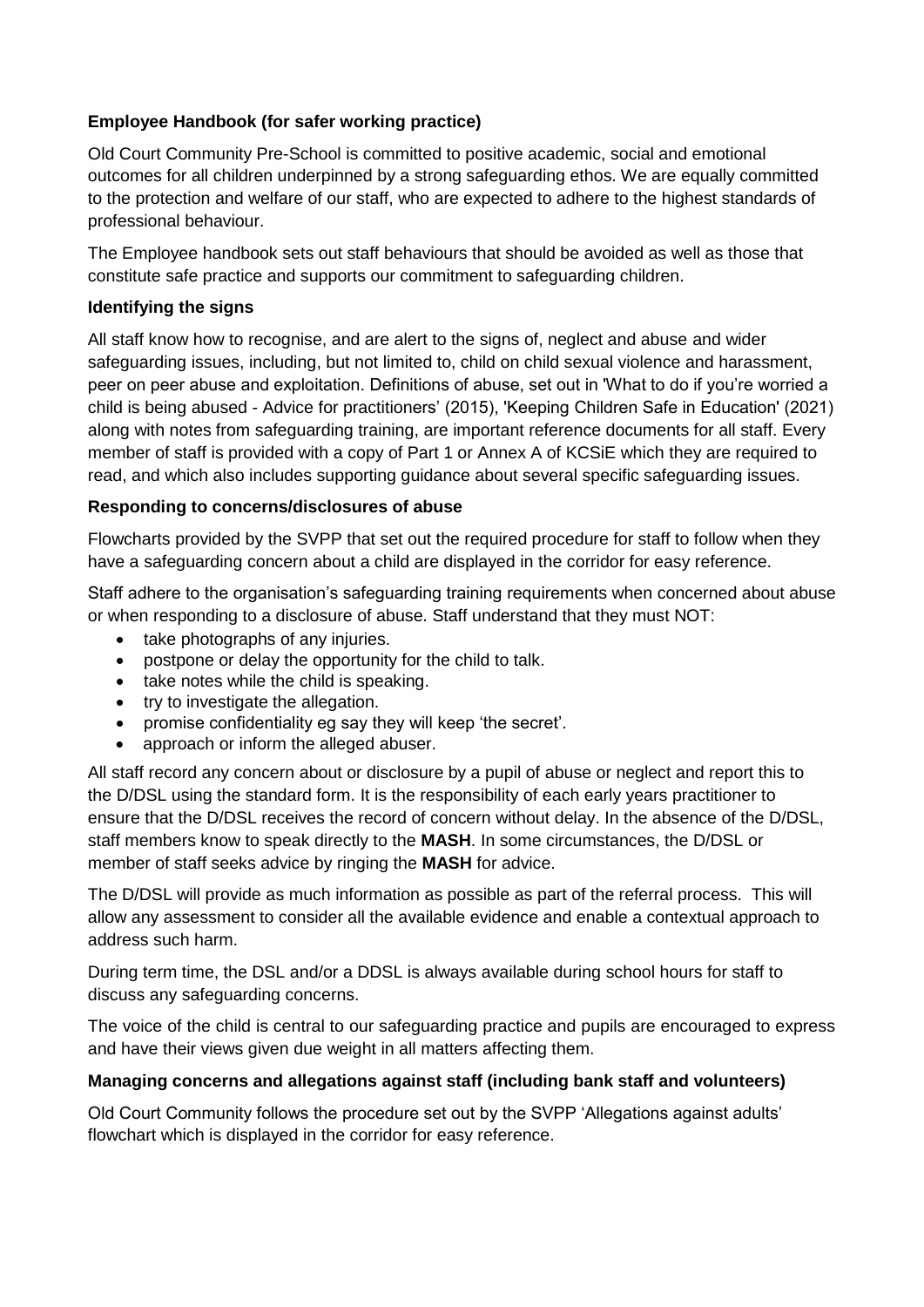Where anyone in the school has a concern about the behaviour of an adult who works or volunteers at the preschool, including bank staff, they must immediately consult the Manager who will refer to the local authority Designated Officer for Allegations (DOFA).

Any concern or allegation against the Manager will be reported to the Chair of the Committee or Designated Committee member for Safeguarding without informing the Manager.

All staff must remember that the welfare of a child is paramount and must not delay raising concerns for fear a report could jeopardise their colleague's career. Old Court Community Pre-School promotes an open and transparent culture in which all concerns about adults working in or on behalf of the pre-school (including bank staff and volunteers) are dealt with promptly and appropriately.

Any allegation of abuse will be dealt with in a fair and consistent way that provides effective protection for the child and at the same time supports the person who is the subject of the allegation.

In addition to the concern/allegation management process, the DSL/ DDSL will also refer suspected abuse to the MASH as described in 'responding to a concern.'

All members of staff and volunteers have read and signed to confirm they have understood the preschool's Staff Behaviour Policy (for safer working practice), all bank staff and volunteers are made aware of expectations of their behaviour.

Old Court Community Pre-School will appoint a 'case manager' to lead any investigation where the reported allegation does not meet the allegations threshold to consider a referral to the DOFA. This is the Manager or where the Manager is the subject of an allegation, the chair of the Committee.

Ofsted must be notified if a referral to DOFA has been made.

# **Managing low-level concerns about adults**

Old Court Community Pre-School operates a 'low-level' concerns policy in accordance with KCSIE. 'Low-level' refers to behaviour that is: inconsistent with expectations set out in the Staff Behaviour Policy, including inappropriate conduct outside of work, and/or does not meet the allegations threshold, or is otherwise not considered serious enough to consider a referral to the DOfA.

All low-level concerns will be reported to the Manager; low-level concerns about the Manager will be reported to the chair of the Committee.

Old Court Community Pre-School will:

- ensure all staff are clear about what appropriate behaviour is (as set out in the Staff Behaviour Policy), and are confident in distinguishing expected and appropriate behaviour from concerning, problematic or inappropriate behaviour, in themselves and others;
- empower staff to share any low-level safeguarding concerns;
- provide a responsive, sensitive and proportionate handling of such concerns when they are raised, for both the child/ren and the adult; and,
- respond to reports of low-level concerns in accordance with our code of conduct procedures by addressing unprofessional behaviour and support the individual to correct it at an early stage. If the concern has been raised via a third party, the Manager will collect as much evidence as possible by speaking:
	- o directly to the person who raised the concern, unless it has been raised anonymously;
	- $\circ$  to the individual involved and any witnesses.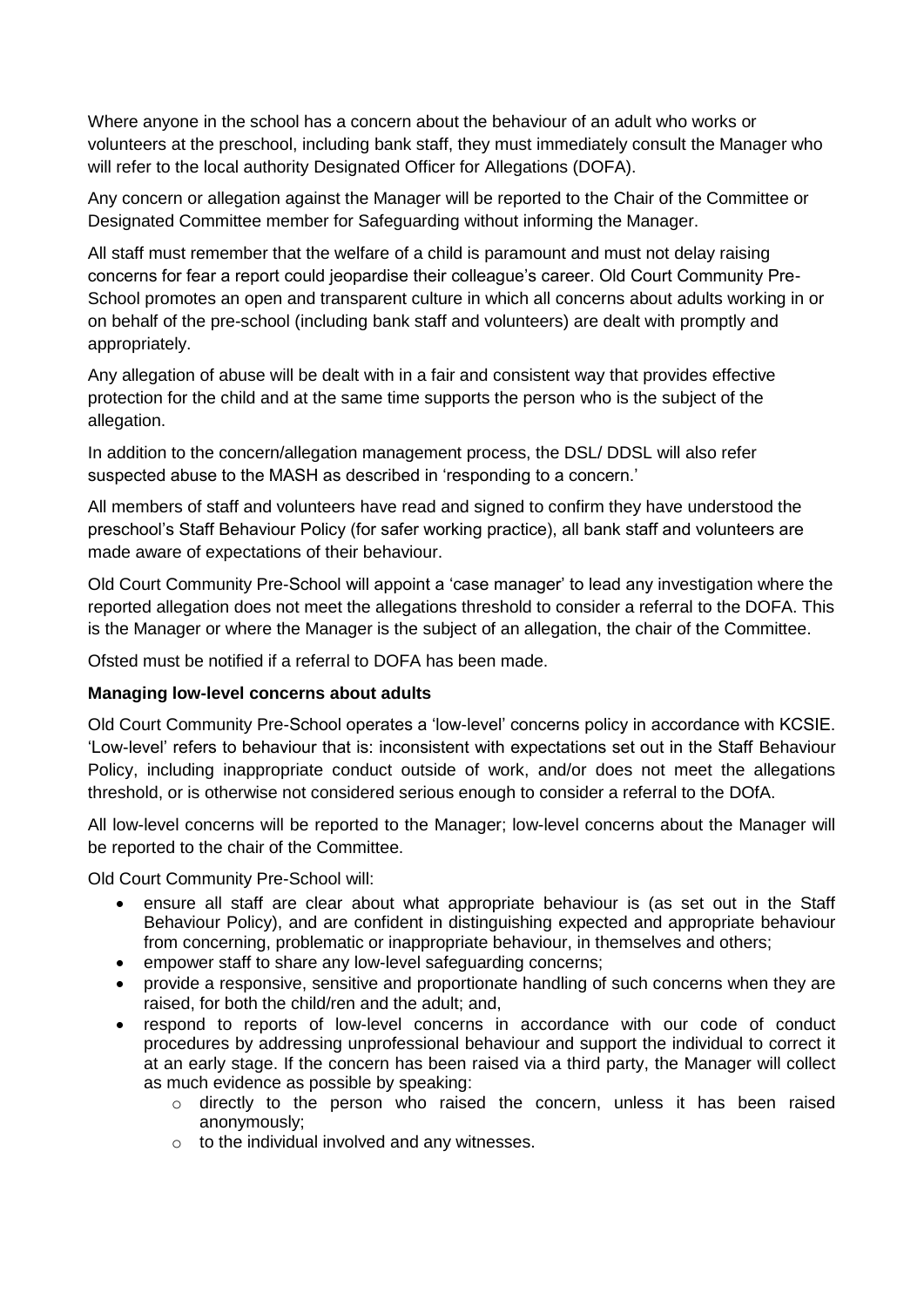Reporting low-level concerns helps to create and embed a culture of openness, trust and transparency in which the pre-school's values and expected behaviour are constantly lived, monitored and reinforced by all staff.

All low-level concerns will be recorded in writing, retained and reviewed to help recognise any weakness in the pre-school safeguarding system so that potential patterns of concerning, problematic or inappropriate behaviour can be identified.

# **Whistleblowing**

All staff and pupils can raise concerns about poor or unsafe practice and potential failures in the pre- school safeguarding regime. Our whistleblowing procedures, which are reflected in staff training and our Staff Behaviour Policy are in place for such concerns to be raised with the DSL/DDSL in school.

If a staff member feels unable to raise an issue with the DSL/DDSL as above or feels that their genuine concerns are not being addressed, other whistleblowing channels are open to them:

- The NSPCC whistleblowing helpline Staff can call: 0800 028 0285 from 08:00 to 20:00, Monday to Friday, or email help@nspcc.org.uk.
- A member of the Committee: Jennifer Heavens.

#### **Escalation of concerns**

Effective working together depends on an open approach and honest relationships between colleagues and between agencies.

Staff must be confident and able to professionally disagree and challenge decision-making as an entirely legitimate activity; a part of our professional responsibility to promote the best safeguarding practice. Staff are encouraged to press for re-consideration if they believe a decision to act/not act in response to a concern raised about a child is wrong. In such cases the SVPP Case Resolution Protocol is used if necessary.

If we are on the receiving end of a professional challenge, we see this as an opportunity to reflect on our decision making.

# **Record keeping and information sharing**

Old Court Community Pre-School:

- liaises with partner organisations (alternative provisions, Wiltshire Council, local Primary Schools) to ensure any safeguarding records for learners are shared on transition:
	- o by the setting/school/organisation previously attended by the child.
	- o by our DSL when the child leaves our school.

For any child dual-registered with another school/setting/organisation, the pre-school continues to be responsible for the safeguarding of the placed child thus the DSL will regularly liaise with the DSL at that setting to ensure information is shared in the child's best interests.

Keeps clear and comprehensive written records of all child safeguarding and child protection concerns using a standard recording form, with a body map, including how the concern was followed up and resolved as well as a note of any action taken, decisions reached and the outcome.

 ensures all pupil safeguarding and child protection records are kept securely in a locked location.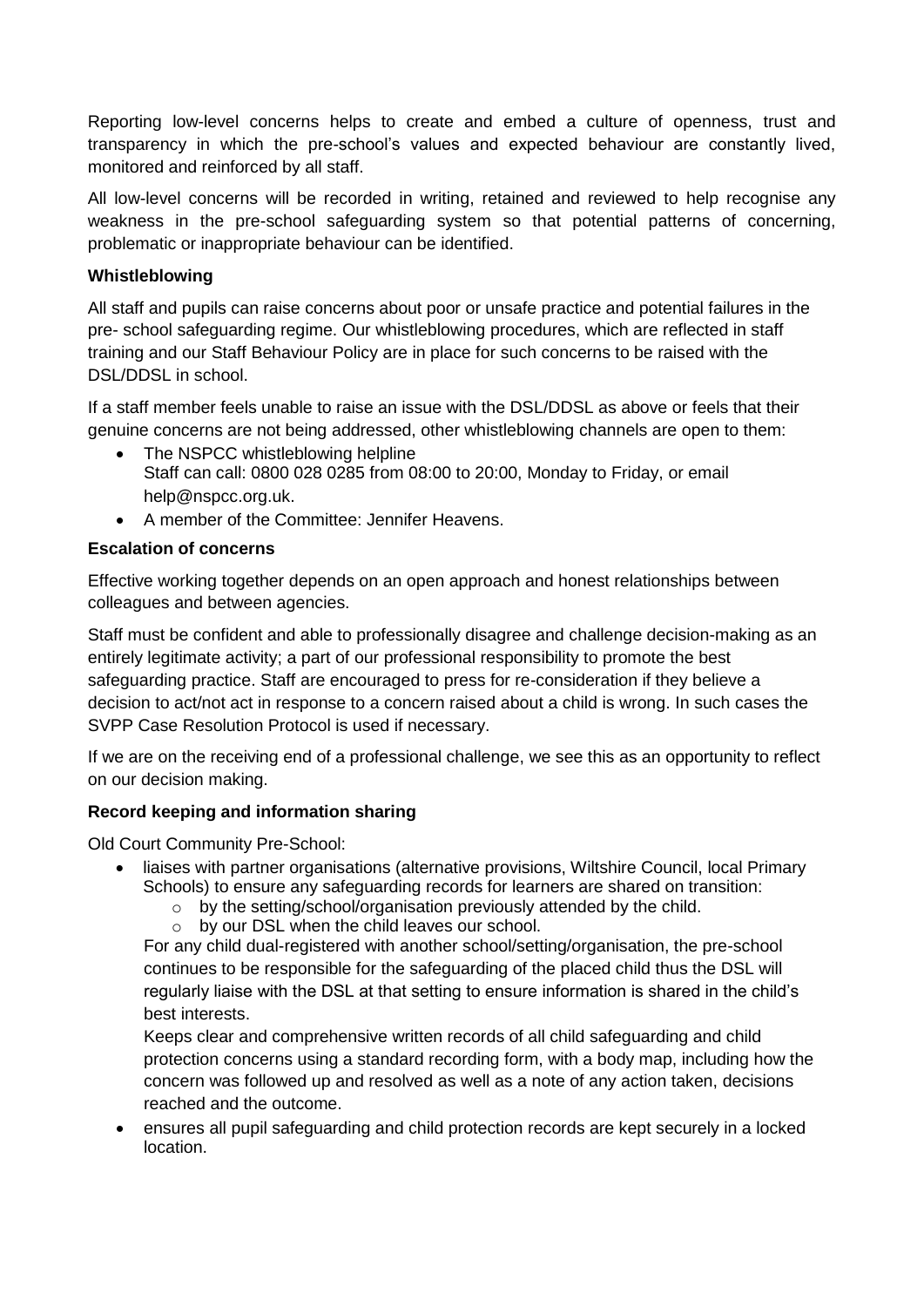The D/DSL acts in accordance with Information Sharing – Department for Education (DfE) (2018) and in line with the Wiltshire Council Record Keeping Guidance which includes details about file retention. Information about pupils at risk of harm is shared with members of staff in keeping with the seven golden rules to sharing information in the DfE guidance.

We are committed to work in partnership with parents and carers. In most situations, we will discuss initial concerns with them. However, the D/DSL will not share information where there are concerns that if so doing would:

- place a child at increased risk of significant harm
- place an adult at increased risk of serious harm
- prejudice the prevention, detection or prosecution of a serious crime
- lead to unjustified delay in making enquiries about allegations of significant harm to a child, or serious harm to an adult.

When we become aware that a child is being privately fostered, we remind the carer/parent of their legal duty to notify Wiltshire Children's Social Care. We follow this up by contacting Children's Social Care directly.

#### **Visitors**

All visitors complete a signing in/out process.

Scheduled visitors in a professional role (eg fire officer, police, NSPCC staff) are asked to provide evidence of their role and employment details (usually an identity badge) upon arrival at preschool. Careful consideration is given to the suitability of any external organisations.

If the visit is unscheduled and the visitor is unknown to the school, we will contact the relevant organisation to verify the individual's identity, if necessary.

#### **Off site visits.**

We carry out a risk assessment prior to any off-site visit and designate the specific roles and responsibilities of each adult, whether employed or volunteers.

Where there are safeguarding concerns or allegations that happen offsite, staff will follow the procedures described above and in the SVPP flowcharts as appropriate.

# **Mandatory procedures – Supporting children**

#### **A culture of listening to children**

We have a whole pre-school approach to listening to children and have systems in place which create an environment where children feel safe to share their concerns and worries and know they will be taken seriously. These systems operate with the best interests of the child at their heart.

Children can safely express their views.

#### **Curriculum – teaching about safeguarding**

Our children access a broad and balanced curriculum that promotes their spiritual, moral, cultural, mental and physical development, and prepares them for the opportunities, responsibilities and experiences of life relevant to their developmental stage.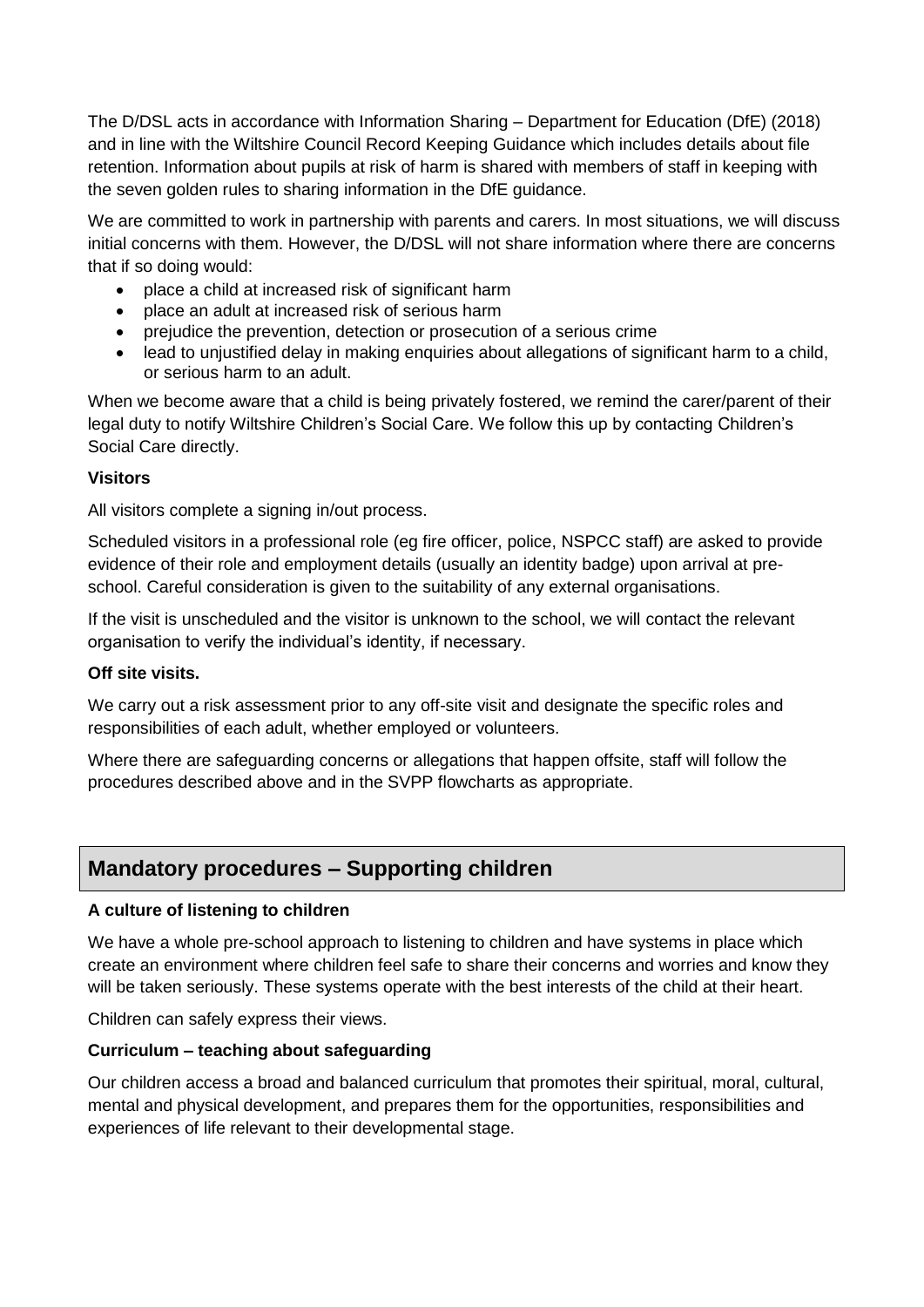We provide opportunities for children to develop skills, concepts, attitudes and knowledge that promote their safety, and well-being. The EYFS curriculum, specifically includes the following objectives:

- Developing pupil self-esteem and communication skills
- Developing strategies for self-protection including online safety
- Developing a sense of the boundaries between appropriate and inappropriate behaviour in adults and within peer relationships (positive relationships)

## **Remote learning**

If the preschool is required to change the way provision to children is offered due to exceptional circumstances eg during a pandemic lockdown, self-isolation, staff responsibilities to remain alert to the signs and risks of abuse to children will continue to apply. In such circumstances:

The DSL will:

- work closely with social care and partner agencies to support children in these circumstances and to identify children who may be at risk for the first time and/or benefit from additional support
- use specific local and national guidance about safeguarding in such circumstances to inform practice and will ensure staff, children, and families are provided with written:
	- o amended DSL arrangements as required (names, location and contact details)
	- o temporary changes to procedures for working with families eg online.
	- o amended procedures for reporting concerns
	- o safeguarding training arrangements
	- $\circ$  timescales for such changes so that all children, families and staff understand when such arrangements will end, and arrangements revert to those in place prior to the events leading to the need for the temporary changes.

We will ensure the curriculum we offer during such circumstances, continues to promote learners' spiritual, moral, cultural, mental and physical development.

# **Early help**

At Old Court Community Pre-School, all our staff can identify children who may benefit from early help as a problem emerges and discuss this with the D/DSL.

The D/DSL uses:

- The Digital Assessment and Referral Tool (DART), as appropriate, as part of a holistic assessment of the child's needs.
- The Multi-Agency Thresholds guidance for Safeguarding Children on the Safeguarding Vulnerable People Partnership (SVPP) website about suitable action to take when a pupil has been identified as making inadequate progress or having an unmet need.
- Liaises with Wiltshire SEND service
- Various resources to identify and respond to harmful behaviour

# **Children with Special Education Needs and Disabilities (SEND) or physical health issues**

Pupils with additional needs or certain health conditions face an increased risk of abuse and neglect. Staff take extra care to interpret correctly apparent signs of abuse or neglect. We never assume that behaviour, mood or injury relates to the pupil's additional needs without further exploration. Staff understand that additional challenges can exist when recognising abuse and neglect in pupils with SEND, including communication barriers. Staff recognise that children with SEND are also at a higher risk of peer group isolation and can be disproportionately affected by bullying (including prejudiced-based bullying).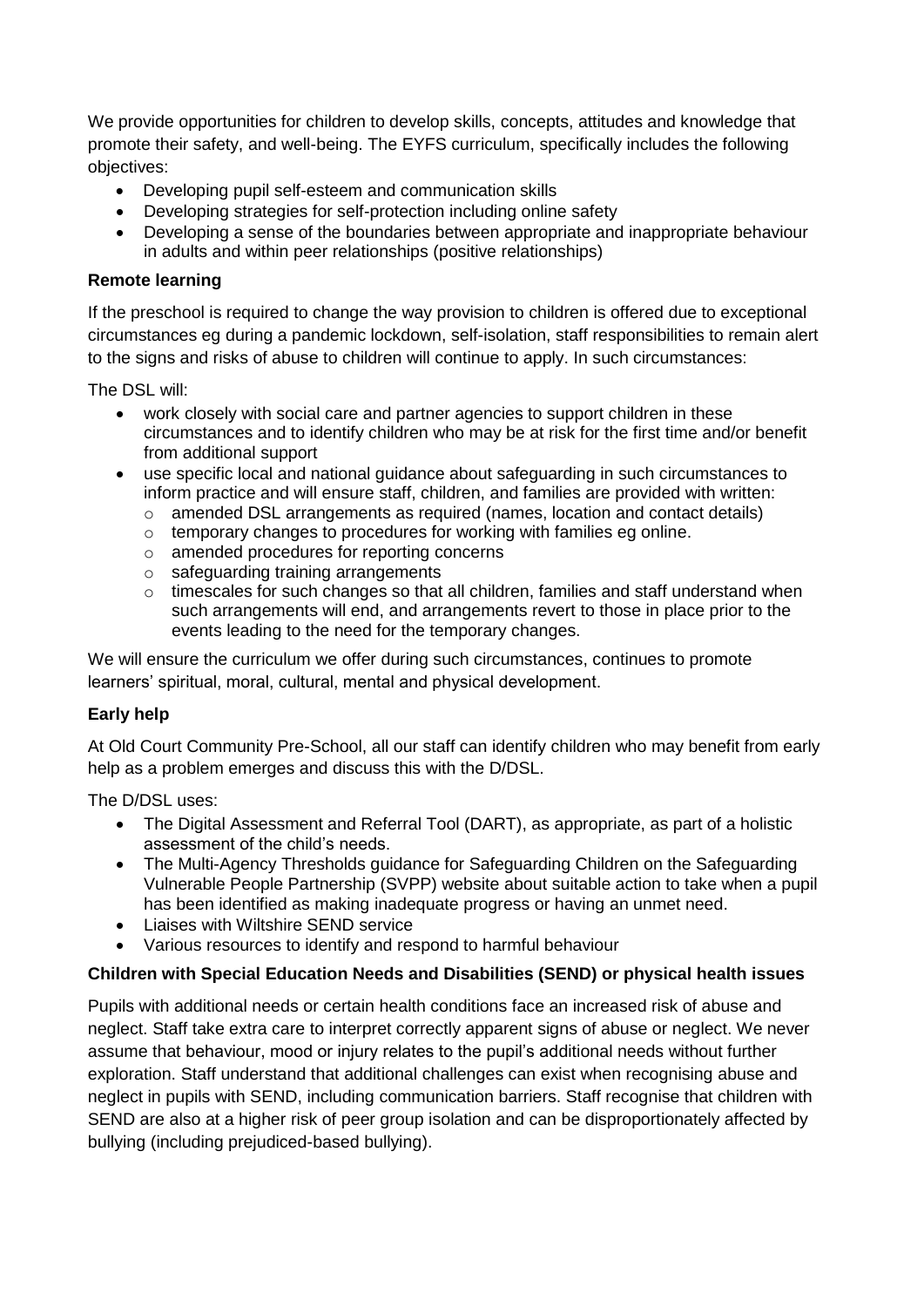To address those additional challenges, extra pastoral support is considered for children with SEND or physical health issues and they are also encouraged to discuss their concerns and those of their families. The D/DSL works with the Special Educational Needs Co-ordinator (SENCo) to identify pupils with additional communication needs and whenever possible, these pupils are given the chance to express themselves to a member of staff with appropriate communication skills.

# **Mandatory procedures – Specific forms of abuse and safeguarding issues**

#### **Peer on peer abuse**

All children have a right to attend pre-school and learn in a safe environment. All peer-on-peer abuse is unacceptable and will be taken seriously as a safeguarding concern.

We minimise the risk of peer-on-peer abuse by providing:

- a relevant curriculum, that helps children to develop their understanding of acceptable behaviours, healthy relationships and keeping themselves safe. The curriculum is updated to reflect changes in legislation, and the mandatory teaching of Personal, social and emotional skills.
- established/publicised systems for pupils to raise concerns with staff, knowing they will be listened to, supported and valued, and that the issues they raise will be taken seriously
- a clear procedure for all staff to report all incidents as a safeguarding concern to the D/DSL.

#### **Missing children and children missing**

Please see missing child policy.

Children's non-attendance can be a vital warning sign of a range of safeguarding possibilities. Early intervention will be taken to identify the risk of any underlying safeguarding concerns. The setting will have two emergency contacts for a child.

#### **Mental health**

All staff are aware that mental health problems can be an indicator that a child has suffered or is at risk of suffering abuse, neglect or exploitation.

Staff understand that:

- abuse and neglect, or other potentially traumatic adverse childhood experiences can have a lasting impact throughout childhood, adolescence and into adulthood. Staff are aware of how these experiences can impact on children's mental health, behaviour and education.
- they have a duty to observe children day-to-day and identify those whose behaviour suggests that they may be experiencing a mental health problem or be at risk of developing one.

If staff have a mental health concern about a child that is also a safeguarding concern, they will report this concern using the agreed reporting mechanisms.

#### **Domestic abuse**

Staff understand that domestic abuse is any incident or pattern of incidents of controlling, coercive, threatening behaviour, violence or abuse between those aged 16 or over who are, or have been, intimate partners or family members regardless of gender or sexuality. The abuse can encompass but is not limited to: psychological; physical; sexual; financial; and emotional harm.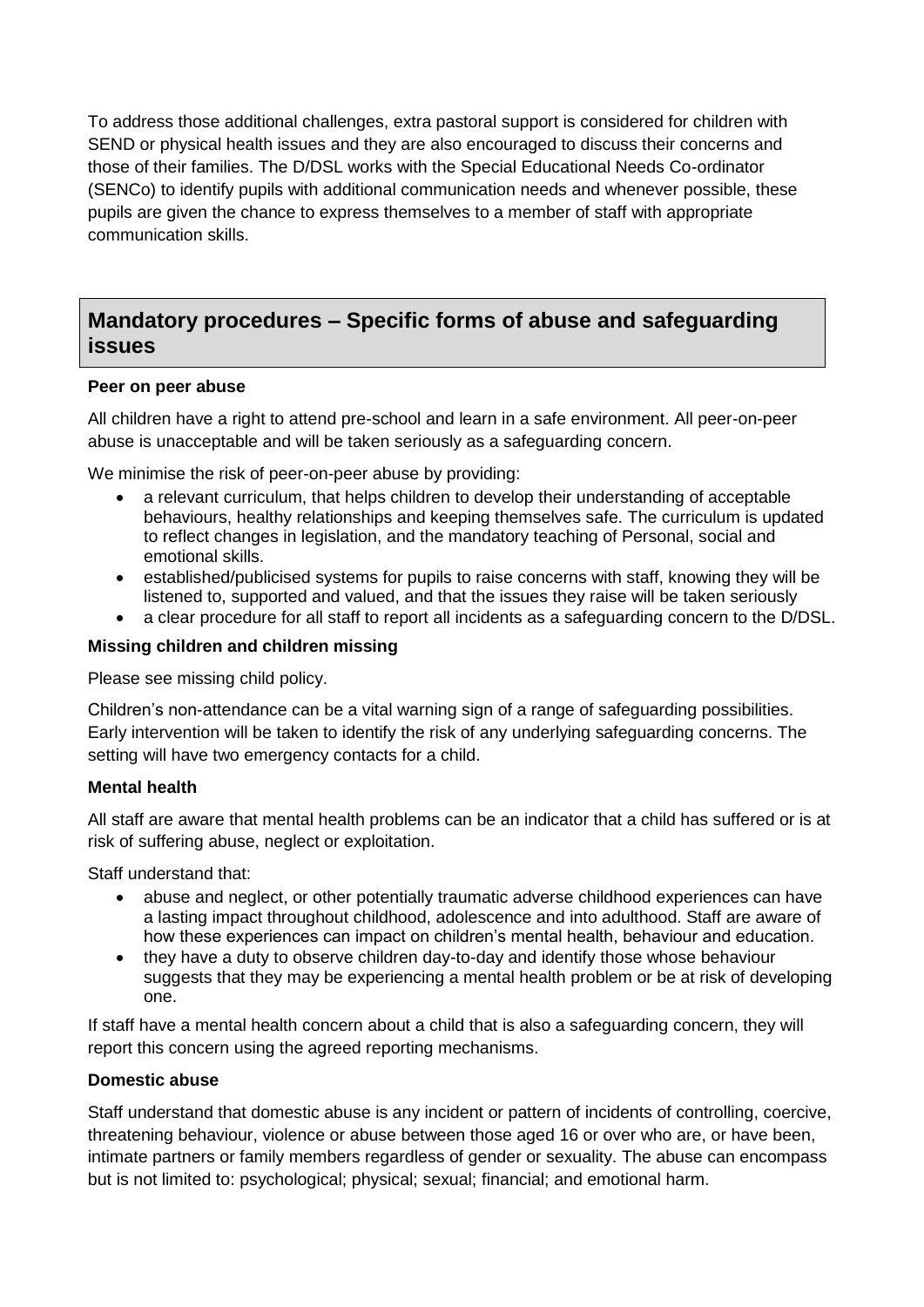The DSL liaises with partner agencies as part of 'Encompass' in Wiltshire. When police are called to an incident of domestic abuse, where there are children in the household who have experienced the domestic incident, the DSL ensures the organisation receives up to date relevant information about the child's circumstances and will ensure key staff provide emotional and practical support to the child according to their needs.

Staff recognize that all children who witness domestic abuse are being emotionally abused and this can cause 'significant harm'. Domestic abuse will always be referred to MASH.

# **Preventing radicalisation**

Protecting children from the risk of radicalisation is part of the preschools wider safeguarding duties.

Staff use their judgement in identifying pupils who might be at risk of radicalisation and speak to the D/DSL if they are concerned about a child. The D/DSL will always act proportionately and this may include making a Prevent referral to the Channel support programme or to the MASH.

#### **Female Genital Mutilation (FGM)**

FGM is illegal in the UK and a form of child abuse with long-lasting harmful consequences. Staff will inform the D/DSL immediately if they suspect a girl is at risk of FGM. We will report to the police any 'known' cases of FGM to the police as required by law.

# **Staff training**

#### **Induction**

The welfare of all our pupils is of paramount importance. All staff including Committee members and regular volunteers are informed of our safeguarding policy and procedures including online safety, at induction.

Our induction for staff also includes:

- Plan of support for individuals appropriate to the role for which they have been hired
- Confirmation of the conduct expected of staff within the school our Staff code of practice.
- Opportunities for a new member of staff to discuss any issues or concerns about their role or responsibilities
- Confirmation of the line management/mentor process whereby any general concerns or issues about the person's ability or suitability will be addressed.

#### **Safeguarding training**

This training is for all staff and is updated every 3 years as a minimum to ensure staff understand their role in safeguarding.

In addition, all staff members receive safeguarding and child protection updates at least annually. All staff also receive training in online safety.

#### **Advanced training**

The D/DSL has additional multi agency training which is updated every two years as a minimum. The D/DSL also attend multi-agency courses relevant to pre-school needs. Their knowledge and skills are refreshed at least annually eg via e-bulletins or safeguarding networking events with other D/DSLs.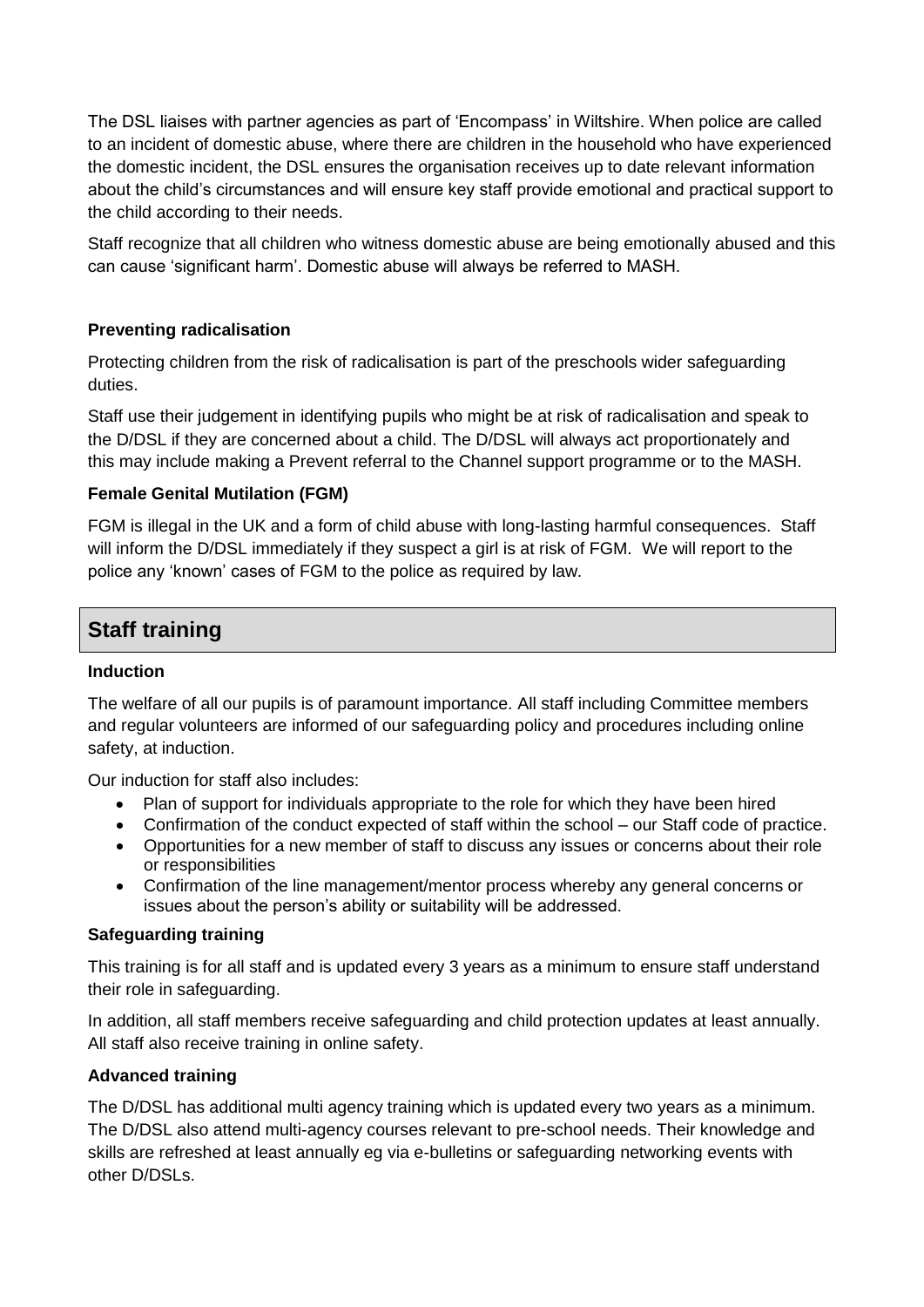#### **Safer Recruitment**

At least one person on any appointment panel has undertaken Safer Recruitment Training. This training is updated every 3 years as a minimum.

#### **Preventing Radicalisation**

All staff undertake Prevent awareness training.

#### **Staff support**

Due to the demanding, often distressing nature of child protection work, we support staff by providing an opportunity to talk through the challenges of this aspect of their role with the manager and to seek further support as appropriate.

#### **Committee**

As well as the school's safeguarding induction programme, a committee member is encouraged to complete safeguarding and child protection training.

# **Related legislation and key documents**

**Children Act 1989** (and 2004 update): The Children Act 1989 gives every child the right to protection from abuse and exploitation and the right to have enquires made to safeguard his or her welfare. The Act place duties on several agencies, including schools, to assist Social Services departments acting on behalf of children and young people in need (s17) or enquiring into allegations of child abuse (s47).

**Education Act 2002** - This requires schools to make arrangements to safeguard and promote the welfare of children and to have regard to guidance issued by the Secretary of State for Education.

**Sexual Offences Act 2003** - This act sets out an offence of 'abuse of trust' - a sexual or otherwise inappropriate relationship between an adult who is responsible for young people and a young person in his/her care.

**Information Sharing – Department for Education (DfE) Advice for practitioners providing safeguarding services to children, young people, parents and carers 2018** This advice is for all frontline practitioners and senior managers working with children, young people, parents and carers who have to make decisions about sharing personal information on a case by case basis.

**Counter-Terrorism and Security Act 2015 (the CTSA 2015),** section 26 requires all schools, in the exercise of their functions, to have "due regard to the need to prevent people from being drawn into terrorism". This duty is known as the Prevent duty.